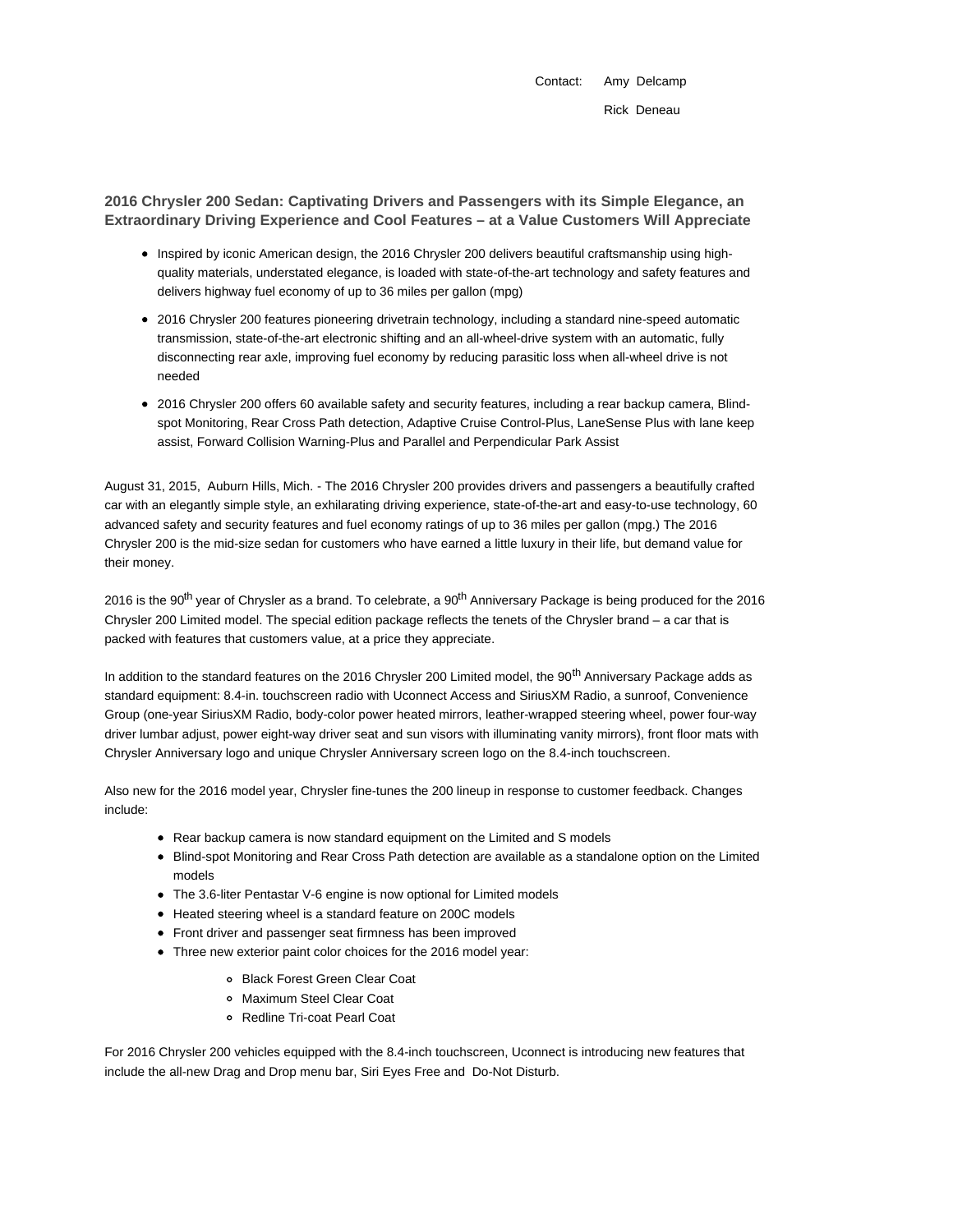- Drag and Drop Menu Bar: Chrysler 200 owners now have the ability to personalize their touchscreen controls to fit their lifestyle and have one-button access to the features and services they value most. From Travel Link and Yelp to heated or cooled seats, drivers now can simply drag their favorite feature or service icon from the apps menu and move them to their Uconnect system's main menu bar
- Siri Eyes Free: An extension of voice recognition via the voice button on the steering wheel and compatible with an Apple iPhone 4s or later, with Siri Eyes free, drivers can speak natural language voice commands to send text messages, play music, dictate and send emails, set reminders, place phone calls and access turn-by-turn directions. Driver's will simply push and hold the voice recognition button on the steering wheel until the Siri screen appears on the 8.4-inch touchscreen and hear the audible tones
- Do Not Disturb: Vehicle owners who prefer not be interrupted with phone calls or text messages while driving can choose to turn on the new "Do Not Disturb" and "Reply with Text Message" feature. Located within the Uconnect system's phone screen, once enabled with a the push of a button or via voice command, the Do Not Disturb icon will route all incoming mobile calls to voicemail and suppress text messages. If the vehicle owner chooses to enable the Do Not Disturb feature, they also have the ability to send a default or customized response once a call or text message is received.

Since the introduction of the all-new Chrysler 200 in the spring of 2014, the car has resonated with consumers with steadily increasing sales. Sales of the all-new Chrysler 200 are outpacing the combined sales of the outgoing Chrysler 200 and Dodge Avenger.

The 2016 Chrysler 200 delivers a beautiful exterior design, a thoughtful, exquisitely crafted interior and an exceptional driving experience, complements of a segment-first nine-speed automatic transmission and the Compact U.S.Wide (CUS-wide) chassis. With the choice of two world-class engines, an innovative all-wheel-drive system, available sport mode and paddle shifters for an engaged driving experience, and estimated highway fuel economy of 36 mpg, the 2016 Chrysler 200 makes the commute something drivers will look forward to.

For peace of mind when driving, the 2016 Chrysler 200 offers 60 available safety features and state-of-the-art, easyto-use technology that keeps drivers and passengers connected.

The 2016 Chrysler 200 sedan will offer consumers ten different exterior color choices from which to choose: Velvet Red Pearl Coat, Vivid Blue Pearl Coat, Granite Crystal Metallic Clear Coat, Billet Silver Metallic Clear Coat, Black Clear Coat, Bright White Clear Coat, Deep Forest Green Clear Coat, Maximum Steel Clear Coat, Phantom Black Tricoat Pearl Coat and Redline Red Tri-coat Pearl Coat.

The 2016 Chrysler 200 is designed, engineered and built with pride in Michigan. With a major investment of more than \$1 billion, FCA US Sterling Heights (Michigan) Assembly Plant (SHAP), once slated for closure, sports an allnew paint shop using leading-edge technology, a new, fully robotic body shop and an upgraded assembly area, setting the stage for the world-class craftsmanship found in the all-new 200.

The 2016 Chrysler 200 competes in the mid-size sedan segment, one of the largest segments in North America, with more than 2 million sales annually. Roughly one of every six new vehicles sold in the United States is a mid-size sedan.

The primary customer for the all-new 2016 Chrysler 200 is motivated to succeed and works hard. The buyer is smart about what they purchase, but is willing to pay more for high quality. They want a vehicle that matches their achievements; one that is practical yet advanced and has an interior with a wow factor.

The 2016 Chrysler 200 customer is split with roughly 57 percent of the customers male and 43 percent of the customers female. The primary customer has a median age of 35 and a median household income of \$76,000. They are a college graduate and married without children at home.

Consumers can choose from four models for the 2016 Chrysler 200: 2016 Chrysler 200 LX model, Chrysler Limited model, Chrysler 200S model and the premium Chrysler 200C.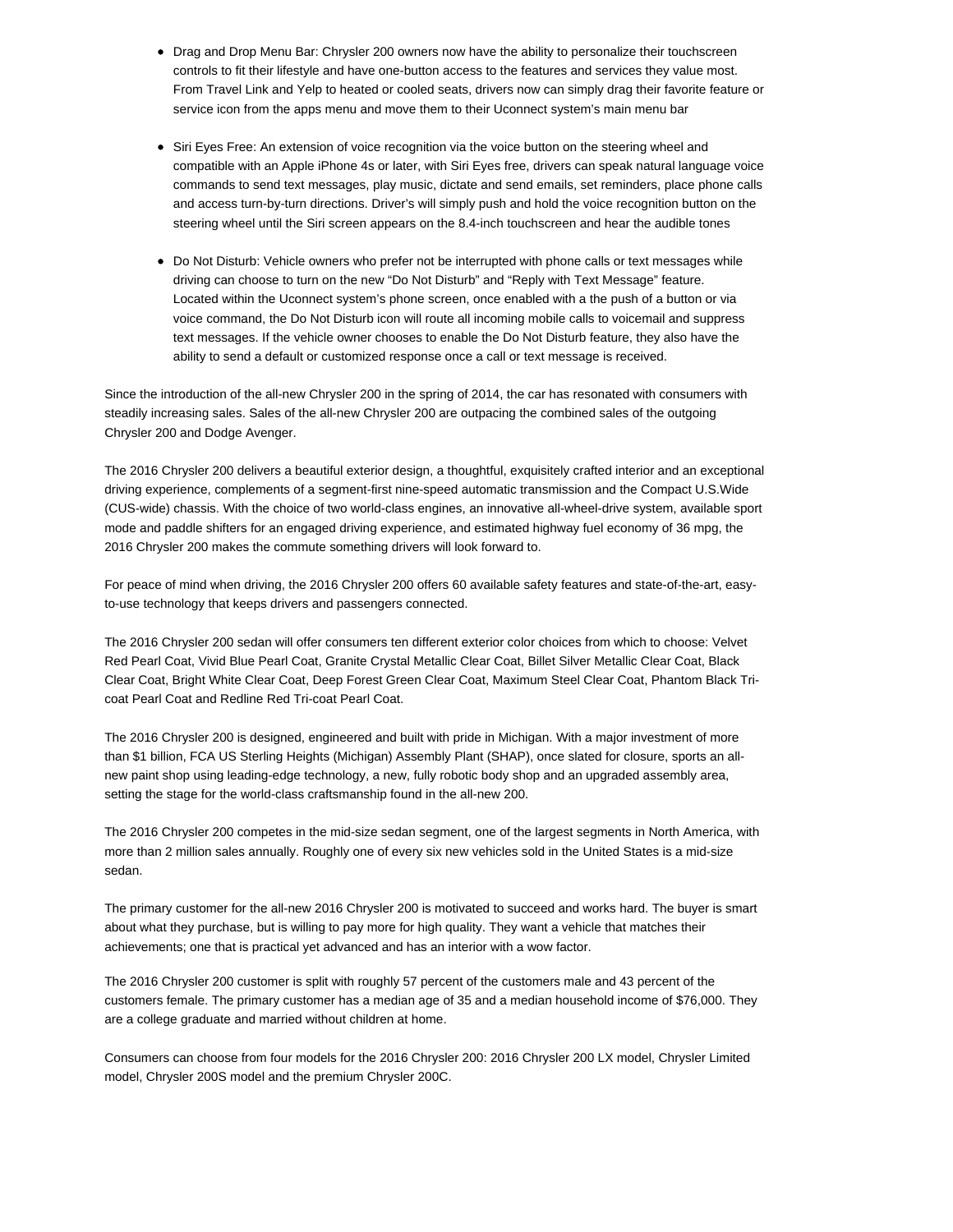### **2016 CHRYSLER 200 MODEL LINEUP**

## **2016 Chrysler 200 LX**

The Chrysler 200 LX model delivers a simple, elegant design, world-class craftsmanship, fuel economy estimated at 36 mpg highway and standard features not typically found on an entry level mid-size sedan: a segment-exclusive nine-speed automatic transmission, state-of-the-art electronic shifting with rotary dial, electronic park brake with SafeHold and an innovative center console with sliding cup holders and concealed charging/media center and center pass-through.

The 200 LX model is powered by the new 2.4-liter MultiAir®2 Tigershark I-4 engine, which produces 184 horsepower and 173 lb.-ft. of torque, delivering excellent fuel economy of 36 mpg highway. It is mated to the segment-exclusive nine-speed automatic transmission.

Standard equipment includes: Compact U.S. Wide (CUS-wide) platform and high-strength steel body; full electronic gear shifting with rotary e-shift knob; electric power steering; keyless entry with panic alarm; Keyless Enter 'n Go with push button start; air conditioning with micron filter; premium cloth bucket seats; manual six-way driver's seat adjust; six-way manual adjust passenger seat with height adjuster; 60/40 split rear passenger seat with trunk pass-through; full center console with driver/passenger pass-through and sliding cup holder; 12-volt power outlets in media center charging station and front-passenger side of the center console; audio jack input for mobile devices; remote USB port; front center sliding armrest; rear-seat armrest with storage cup holders; Uconnect 3.0 AM/FM radio with four speakers; steering-wheel-mounted audio controls; urethane steering wheel; tilt/telescopic steering column; front-seatback map pockets; overhead incandescent map lights; ambient LED interior lighting; passenger assist handles; rearview day/night mirror; sun visors with vanity mirrors; mini overhead console; standard instrument cluster with tachometer; speed control; variable intermittent windshield wipers; dual-note electric horns; lit, locking glove box; eight standard air bags; electronic stability control; traction control; four-wheel anti-lock disc brakes; brake assist; front-seat active head restraints; rear-seat head restraints in all three seating positions; electronic park brake with SafeHold; tire-pressure monitoring display; solar-control glass; tinted windshield glass; body-color power mirrors; power windows with driver one-touch up/down; speed-sensitive power locks; Eco-driving feedback display; LED tail lamps; front, halogen, automatic headlamps with headlamp off time delay; daytime running lamps; security alarm; body-color fascia; bright grille; body-color door handles; underbody aerodynamic treatment; 600-amp maintenancefree battery; 160-amp alternator; 17-inch steel wheels with wheel covers; inflator tire service kit and 15.8-gallon fuel tank.

Optional equipment and packages for the 2015 Chrysler 200 LX available: Uconnect 5.0 touchscreen AM/FM media center.

#### **2016 Chrysler 200 Limited model**

The 2016 Chrysler 200 Limited model is the volume model for the 200 lineup and is packed with a surprising amount of standard and available features. The 2016 Chrysler 200 Limited model includes all the standard equipment found on the LX model as well as: bi-function halogen projector headlamps; Uconnect 5.0 AM/FM, Bluetooth, touchscreen media center; ParkView rear backup camera, power front driver and passenger windows with one-touch up/down; compass gauge, front courtesy/map lights; six-speakers; compact spare tire and 17-inch aluminum wheels.

Optional equipment and packages on the Chrysler 200 Limited model includes: 3.6-liter Pentastar V-6 engine, which produces a best-in-class 295 horsepower and 262 lb.-ft. of torque; Blind-spot Monitoring and Rear Cross Path detection; power sunroof; 18-inch aluminum wheels; Convenience Group and Comfort Group.

#### **2016 Chrysler 200S model**

The 2016 Chrysler 200S model offers a distinctive, more sinister style and sportier driving experience. The 200S model features the standard equipment of the Limited model as well as: black cloth seats with Ambassador Blue leather trim; power, eight-way driver seat; leather-wrapped steering wheel with audio controls; steering-wheelmounted paddle shifters; deluxe door-trim panel; fog lamps; gloss black exterior accents; gloss black daylight opening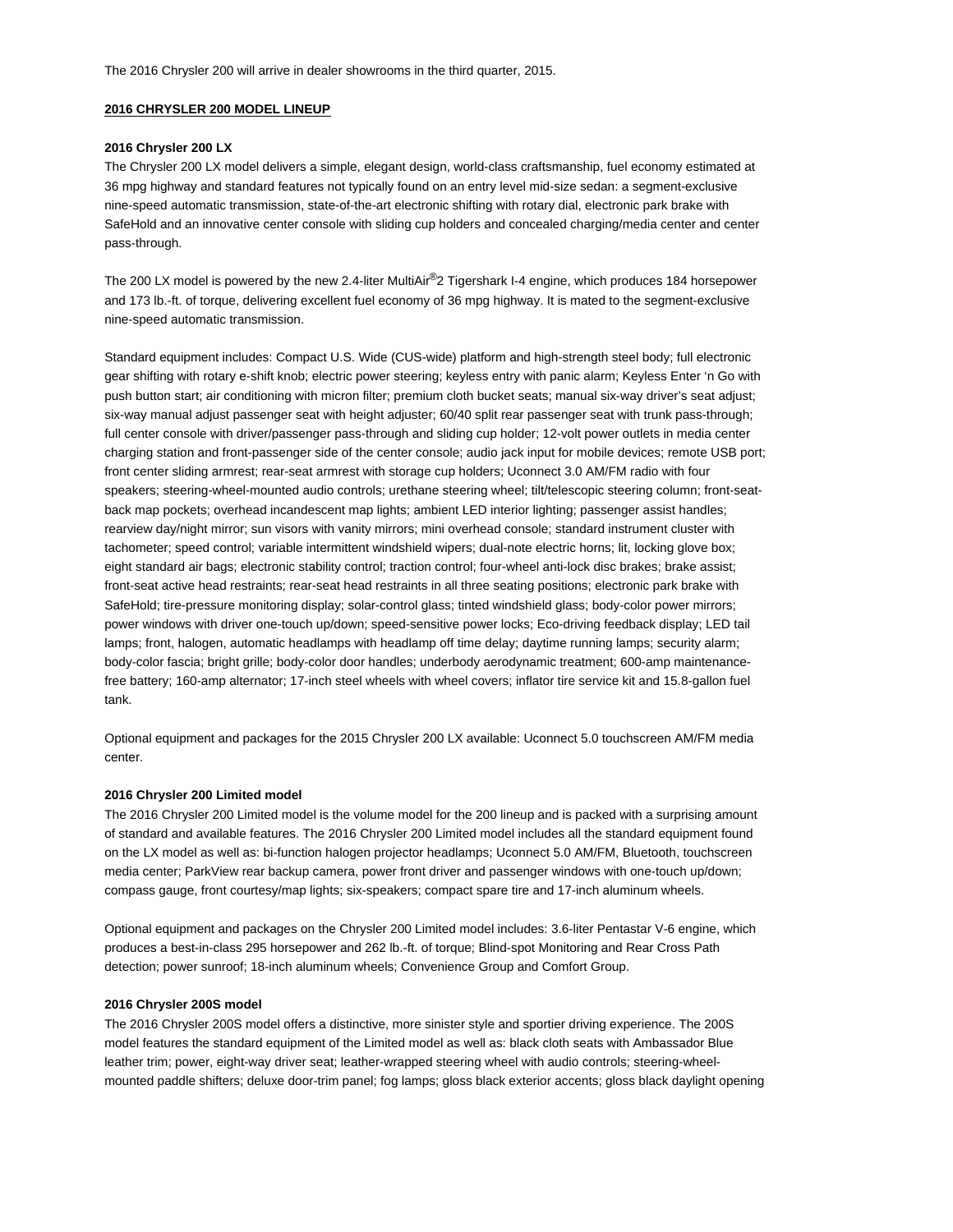trim; dual bright mold-in-fascia exhaust tips; 200S badge; acoustic windshield glass and front-side door glass; power, heated fold-away mirrors; rearview mirror with microphone; performance, sport suspension; 3.251 final drive ratio; 730-amp maintenance-free battery and 18-inch aluminum wheels.

Optional equipment and packages include: 3.6-liter Pentastar V-6 engine, which produces a best-in-class 295 horsepower and 262 lb.-ft. of torque; all-wheel drive; Ambassador Blue premium leather interior, dual-pane panoramic sunroof; 19-inch Hyper Black aluminum wheels; Premium Lighting Group and Navigation and Sound Group.

#### **2016 Chrysler 200C model**

The 2016 Chrysler 200C model provides the discerning customer premium amenities at an affordable price point.

The 200C includes the standard equipment of the 200S model as well as premium Nappa leather seats; heated front seats; six-way power passenger seat; premium 7-inch full-color driver information display instrument cluster; remote start; heated steering wheel, rearview auto-dimming mirror with microphone, sun visors with illuminated vanity mirrors, premium door trim panels; two-door passive entry; dual-zone automatic temperature control with front and rear climate control outlets; universal garage door opener; humidity sensor; footwell courtesy lamps; exterior mirrors with supplemental turn signals; chrome exterior accents; bright door handles; hidden exhaust; four-wheel independent touring suspension and 17-inch aluminum painted wheels.

Optional equipment and packages include: 3.6-liter Pentastar V-6 engine, which produces a best-in-class 295 horsepower and 262 lb.-ft. of torque; all-wheel drive; Mocha premium leather interior, dual-pane panoramic sunroof; 19-inch aluminum wheels; SafetyTec Package; Premium Group; Navigation and Sound Group and Premium Lighting Group.

#### **Optional package content:**

- **Comfort Group Limited Model:** Includes air conditioning with dual zone temperature control, heated front seats, humidity sensor, rear air conditioning and heat ducts, auto-dimming rearview mirror and remote start system
- **Comfort Group S Model:** Air conditioning with dual zone temperature control, heated front seats, humidity sensor, rear air conditioning and heat ducts, auto-dimming rearview mirror, remote start system, heated steering wheel and driver and front passenger illuminated vanity mirrors
- **Convenience Group:** Leather-wrapped steering wheel with audio controls, one-year SiriusXM Radio service, power eight-way driver's seat, power four-way driver lumbar adjust, sun visors with illuminated vanity mirrors and body-color power, heated mirrors
- **Navigation and Sound Group:** Uconnect 8.4AN AM/FM, Bluetooth with 8.4-inch touchscreen display; Uconnect Access; HD radio; GPS Navigation; rearview auto-dimming mirror with microphone, 506-watt amplifier and nine speakers and subwoofer; SiriusXM Travel Link; SiriusXM Traffic and with the 200S model, premium 7-inch full color driver information display instrument cluster
- **Premium Group:** Premium, perforated Nappa leather seating with ventilated front seats; two-tone leather steering wheel with audio controls; genuine open pore wood with bronze chrome accents; radio/driver's seat/exterior mirrors with memory; 115-volt power outlet and luxury door trim panel
- **Premium Lighting Group:** HID headlamps with LED daytime running lamps and LED fog lamps
- **SafetyTec Group:** Adaptive Cruise Control-Plus with Stop and Go; Advanced Brake Assist; Forward Collision Warning-Plus, which will bring the vehicle to a stop at low speeds in certain conditions; LaneSense Departure Warning-Plus with lane keep assist, ParkSense Parallel and Perpendicular Park Assist; rain-sensitive windshield wipers and SmartBeam headlamps
- **Uconnect 5.0:** 5.0-inch touchscreen display; Uconnect Voice Command with Bluetooth; rearview mirror with microphone and GPS antenna input

#### **Chrysler Brand**

The Chrysler brand has delighted customers with distinctive designs, craftsmanship, intuitive innovation and technology since the company was founded in 1925. The Chrysler Pacifica continues to reinvent the minivan, a segment Chrysler invented, with an unprecedented level of functionality, versatility, technology and bold styling and the most advanced available all-wheel-drive system in its class. The available innovative hybrid powertrain takes this revolutionary vehicle a step further. It's the first electrified vehicle in the minivan segment and achieves more than 80